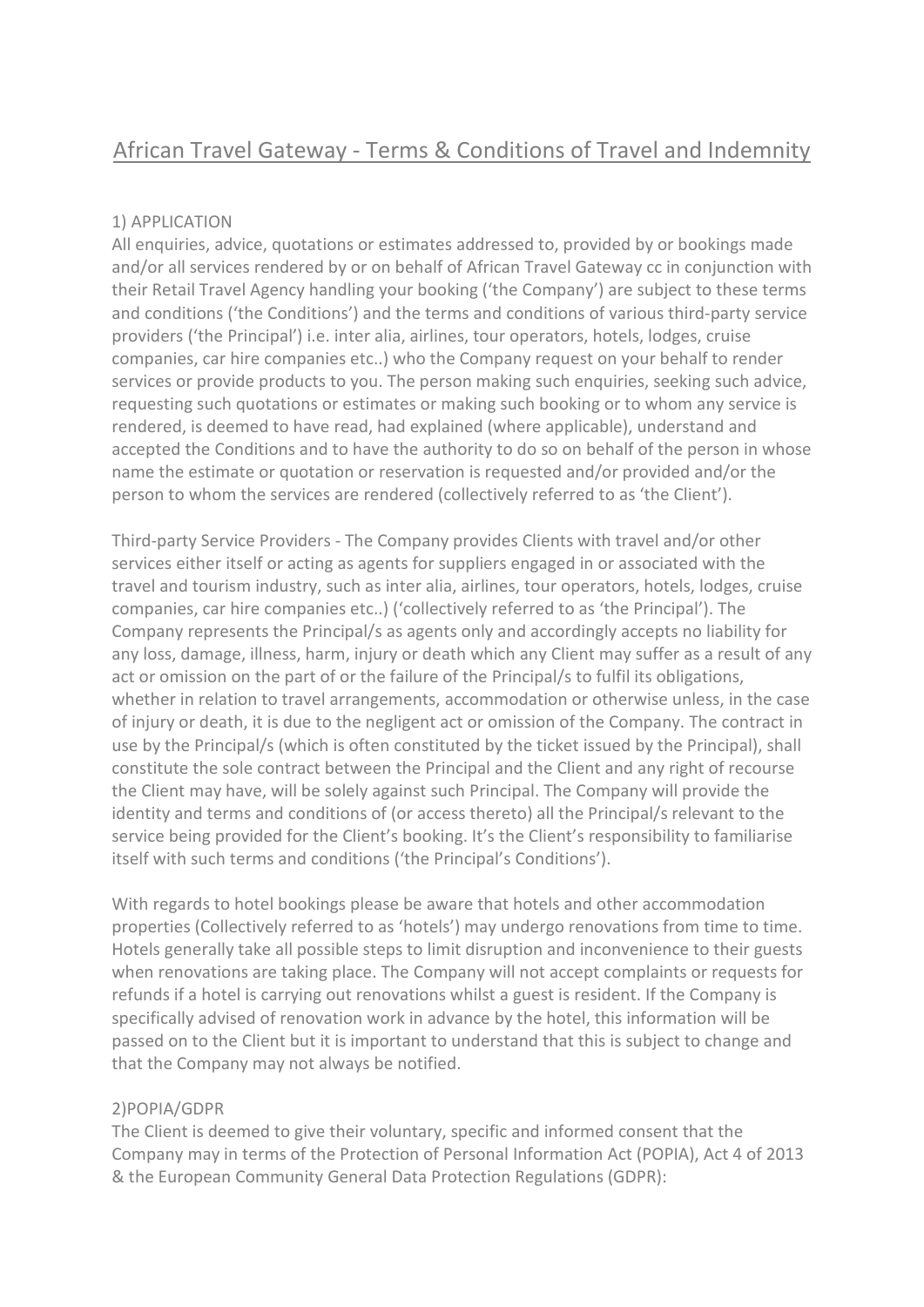•process personal information ('*PI*') i.e. collect, store & disseminate as explained in the privacy policy of the travel agent/tour operator;

•share PI with third parties who provide services and products;

•approach the Client with business opportunities, promotional events, special offers and sales by direct marketing or otherwise

The parties agree that:

•Consent may be withdrawn, deleted, qualified or amended upon written request from the Client

•The Client may pre-emptively block any communication;

•The Client may request any direct marketing to be stopped;

Any communication must only relate to goods or services similar to what the Client bought from travel agent/tour operator or its suppliers.

## 3) QUOTES

Note that the Company reserves the right to amend the Tour Price if an unreasonable timelapses between the date the Estimate is submitted to the Client and the date it is returned to the Company. Furthermore, prices are quoted at the ruling daily exchange rate. Until the Company has received payment of the Tour Price in full, it reserves the right to charge any fluctuations to the Client's account and the Client undertakes to pay for any such fluctuation on demand. The onus will be on the Client to check that there have been no changes in the Tour Price prior to making full and final payment. However, once payment of the Tour Price in full is received, the Tour Price is guaranteed (subject to statutory increases such as VAT).

Note that airfares are subject to the price and conditions quoted by the airlines and cannot be guaranteed by the Company (PLEASE NOTE: This applies especially regarding airport taxes for the entire journey. This also applies to foreign exchange currency payments such as international hotel bookings, car hire, rail bookings or any other foreign payments that need to be made as well as international bank transfer fees). Should it be a group booking and the group number deviate from the number required for the Booking, the Company reserves the right to re-cost the Tour Price and raise a surcharge. Should any Client refuse to accept and pay such surcharge, the Company reserves the right to cancel the tour and retain any payment made. However, airfares are subject to the price and conditions quoted by the airlines and cannot be guaranteed (PLEASE NOTE: This applies especially regarding airport taxes for the entire journey). Please note that the Tour Price excludes inter alia airport departure tax and any expenses of a personal nature and gratuities. Destination Selection - The Client acknowledges that where it has selected the itinerary and destination(s) constituting the Booking based on information gleaned from brochures and/or the Internet, that certain of such brochures and/or the Internet have been compiled and are managed and up-dated by the Principal/s over which the Company has no control. Accordingly, the Company cannot and does not guarantee that the itinerary and/or any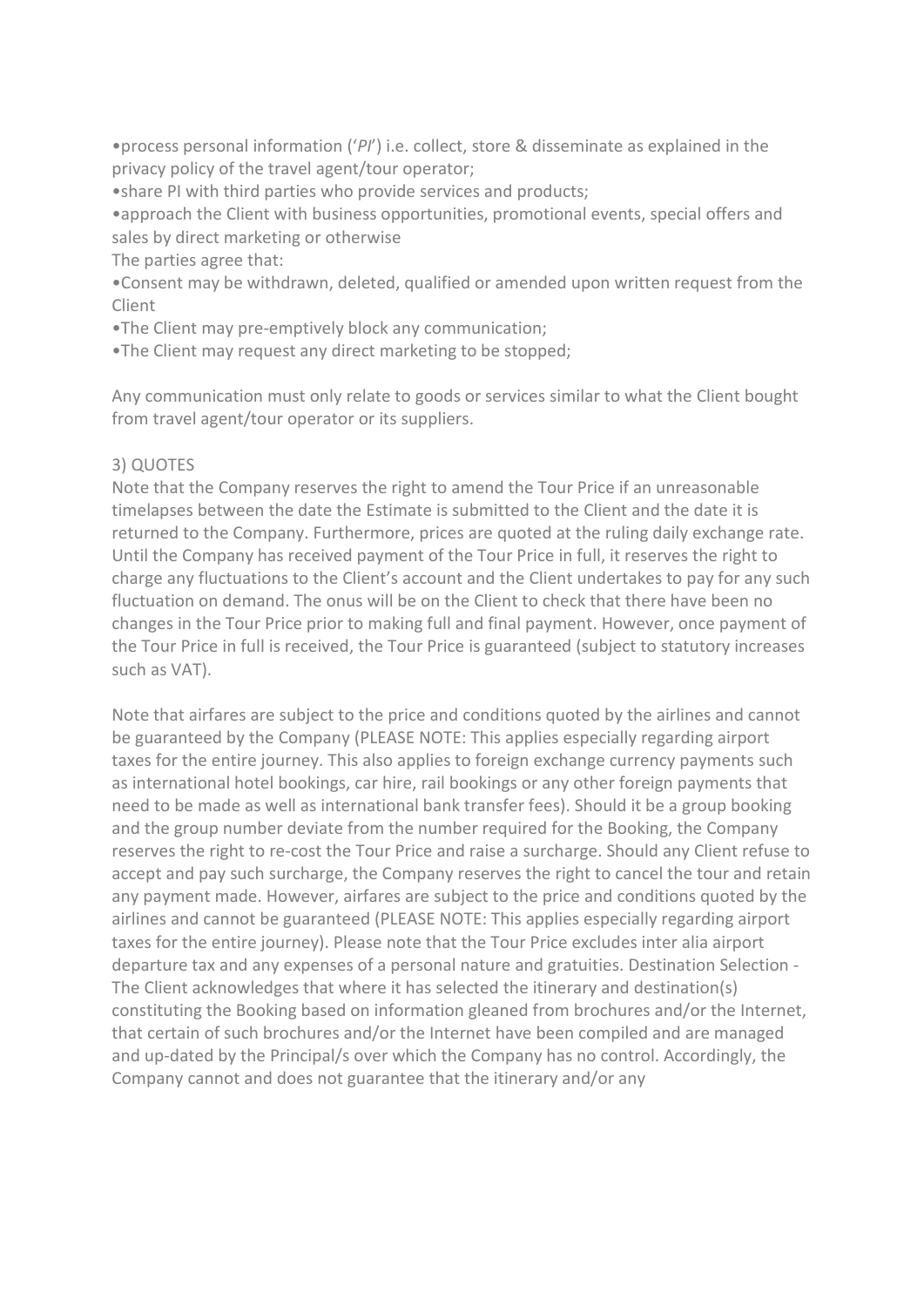destinations will comply in whole or in part with such brochure and/or the Internet. Any right of recourse in that regard will be against the Principal.

4) VALUE ADDED TAX All prices for services inside the Republic of South Africa, include Value Added Tax (VAT) at the prevailing rate of 15 %, and will be adjusted should the rate change. Transport is VAT exempt.

# 5) BOOKING PROCEDURE

(a) Complete & submit this digital Booking Form & Indemnity

(b) We book & confirm all services as agreed

- (c) Deposit or Full payment becomes payable by the due date stipulated in confirmation
- (d) Travel documentation, E-tickets are issued once full payment has been received

# 6) PAYMENT POLICY

(a) Upon confirmation of a booking a 25 % non-refundable deposit is required, and the full cost of any flights included in the itinerary.

(b) Full and final payment is due 43 days prior to date of travel.

(c) In the instance where a supplier/s have pre-payment requirements that does not fit into the above payment policy, The Company reserves the right to amend the payment policy to match the requirements set by the supplier concerned.

(d) The client will be advised of the said requirements and invoiced accordingly. Should we not receive payment timeously we reserve the right to automatically cancel the reservation.

# 6.1 Currencies & Payment Methods

- (a) Visa, Master or Amex credit cards. (For ZAR Quotes when prior arranged)
- (b) Electronic funds transfers (EFT) into our ZAR bank account. (For ZAR Quotes)
- (c) Telegraphic transfer (wire) into our ZAR bank account. (For ZAR & USD Quotes)

6.2 Bank Account Details

USD PAYMENTS (For USD Quotes) – ABSA Bank | Acc: 996959-USD-1051-01 | Name: African Travel Gateway CC | Swift: ABSAZAJJ

ZAR PAYMENTS (For ZAR Quotes) – ABSA Bank | Acc: 405 294 6961 | Branch code: 632 005 | Name: African Travel Gateway CC | Swift: ABSAZAJJ

7) CHANGE OF BOOKING FEE If, after confirming, the client wishes to amend the booking in any way, they may do so. However, should The Company start incurring any costs due to the amendment, we reserve the right to pass these costs onto the client. All amendments must be received in writing. A booking that is postponed until a later date is considered to be a cancellation and will be subject to cancellation fees. No amendment, cancellation or waiver of any term or right referred to herein shall be valid or binding unless reduced to writing and signed by both the Client and a duly authorised representative of the Company.

8) CANCELLATION POLICY Notice of Cancellation of any booking must be received in writing, and cancellation charges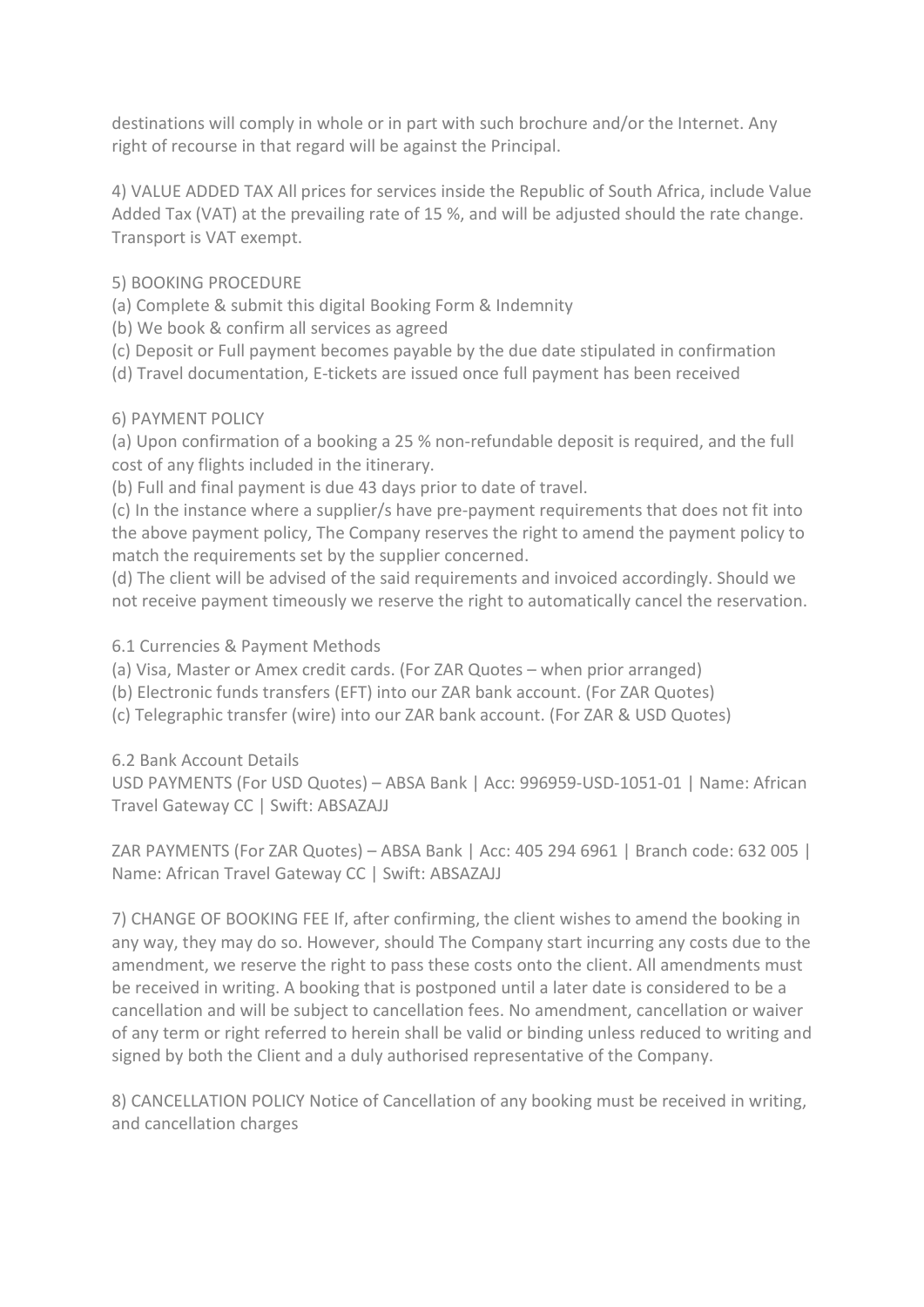are calculated against the number of days prior to the travel date, (the travel date being the date of the first service booked with the Company).

8.1 – Standard Cancellation Policy

(a) Notice of cancellation received at any time prior to travel date: The cost of flights (\*) (this depends on the ticket & class booked, but can be 100%), and points 8.1(b), 8.1(c) & 8.1(d) as applicable

(b) Notice of cancellation received 43 or more days prior to travel date: 25% of the total price of the booking (deposit) is charged.

(c) Notice of cancellation received 42 - 32 days prior to travel date: 60% of the total price of the booking is charged.

(d) Notice of cancellation received less than 32 days prior to travel date: 100% of the total price is charged.

(e) The Company reserves the right to amend the cancellation policy to match those of the principal/s used in the event of but not limited to special events and/or exceptional circumstances. No refunds will be considered in any circumstances whatsoever, whether for unused services or otherwise. Refunds by the Principal/s will be subject to their terms and conditions.

8.2 – Covid-19 Related Cancellation Policy

When the reason for cancelling meets the following criteria, the cancellation is deemed a Covid-19 cancellation:

• The Government of your country of residence and / or the government of the countries in your itinerary closes or keeps their borders closed due to Covid-19 • Your booking was confirmed on or after 30 Mar 2020

Then the following cancellation / postponement fees apply:

- Trips maybe deferred to any date in 2022 and deposits rolled on for no cost, other than any particular supplier's rate change due to new dates.
- With the exception of flights (\*), trips can be cancelled due to Covid-19 up to 60 days prior to travel without cancellation fees-Covid-19 Cancellations made less than 60 days prior to travel are subject to the individual supplier's Covid-19 cancellation policies.

(\*) Air Ticket Cancellation – Air tickets rules and restrictions carry their own rules and will be fully communicated to you before paying so you can select a fare best suited to your peace of mind. Air tickets are linked to contracts ('Air T&C') which are very complex and can entail very strict requirements regarding change, airport and departure taxes and cancellation provisions and the Client MUST enquire about ALL the applicable conditions BEFORE you pay for the ticket. The Client should also take note that if your flight/itinerary consists of more than one flight/coupon/ticket, the Client is not allowed to use such tickets/coupons out of sequence or to 'skip' one (& eg: opt for train, bus or car transport) as this will VOID the entire balance of the journey/itinerary. *'No-shows'* may result in the ticket being voided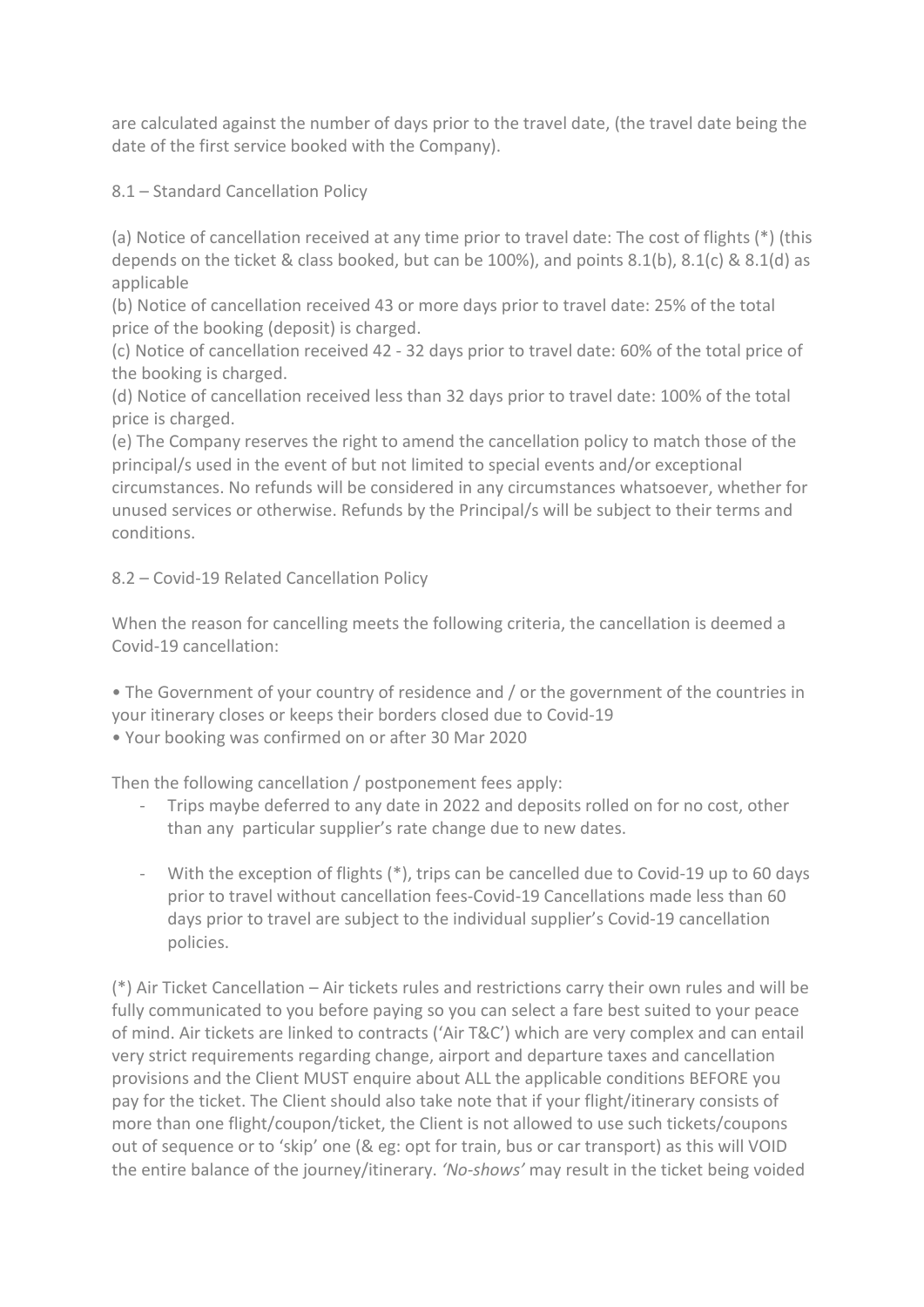and/or the Client being charged a cancellation fee. Note that the Air T&C shall constitute the sole contract between the airline and the Client and any right of recourse the Client may have, will be solely against the airline in terms of the Air T&C. The Client's rights of recourse as a consequence of over-booking are prescribed by the CPA. Loyalty programs are governed by strict rules of which the Client must be aware and retention of boarding passes and other documentation pertaining to such programs is the sole responsibility of the Client. Consult the Company about refunds for unused tickets as strict deadlines apply.

#### 9) TRAVEL INSURANCE

The cancellation policy comes into effect from the date of confirmation, and while in the event of a cancellation, every effort will be made to minimize the cancellation fees, we are subject to the cancellation policies of the various suppliers concerned. It is strongly advised that all Clients take out adequate insurance cover such as cancellation due to force majeure(including pandemics), illness, accident or injury, personal accident and personal liability, lossof or damage to baggage and sports equipment (Note that is not an exhaustive list). The Company will not be responsible or liable if the Client fails to take adequate insurance cover or at all. It shall not be obligatory upon the Company to effect insurance for the Client except upon detailed instructions given in writing and all insurance affected by the Company pursuant to such instruction will be subject to such exceptions and conditions as may be imposed by the insurance company or underwriters accepting the risk, and the Company shall not be obliged to obtain separate cover for any risks so excluded. Should the insurers dispute their liability for any reason, the Client will have recourse against the insurers only. Once the insurance has been confirmed and paid for, the Client will be issued with a policy document of the insurer. It is a complex document, which must be read BEFORE YOU initiate your travel so that you can address any queries you may have to the insurer PRIOR to your departure. Please note that various credit card companies offer limited levels of travel insurance, which the Company does not consider sufficient cover for international travel. Kindly check with the respective credit card companies in order to obtain the specific details of the cover.

#### 10) PASSPORTS, VISAS & HEALTH REQUIREMENTS

#### 10.1 Passports

It is the responsibility of the client to ensure that their passports are valid for travel, for at least 6 months after the date of termination of services. The passport must also have at least 2 blank pages in it – this is a very important requirement of South African immigration. It is also the responsibility of the client to ensure that they are in possession of valid visas for all countries being visited, and that all necessary health certificates for these destinations are in order. To comply with regulation 2(1)(a) of the Immigration Regulations, 2014 only Machine-Readable Travel Documents (MRTDs) will be accepted to enter South Africa with effect from November 24, 2015. Please note that extended passports won't be accepted any longer. For this reason, travellers are advised to check their travel documents. In the case of a bona fide emergency, travellers utilising issued Emergency Travel Documents will be allowed to enter and depart from South Africa. Travellers who entered South Africa before 24 November 2015 on non-MRTDs will be allowed to depart and return to their countries of origin or residence. Travellers who entered South Africa with a MRTD and lost it will be allowed to depart with Emergency Travel Documents.